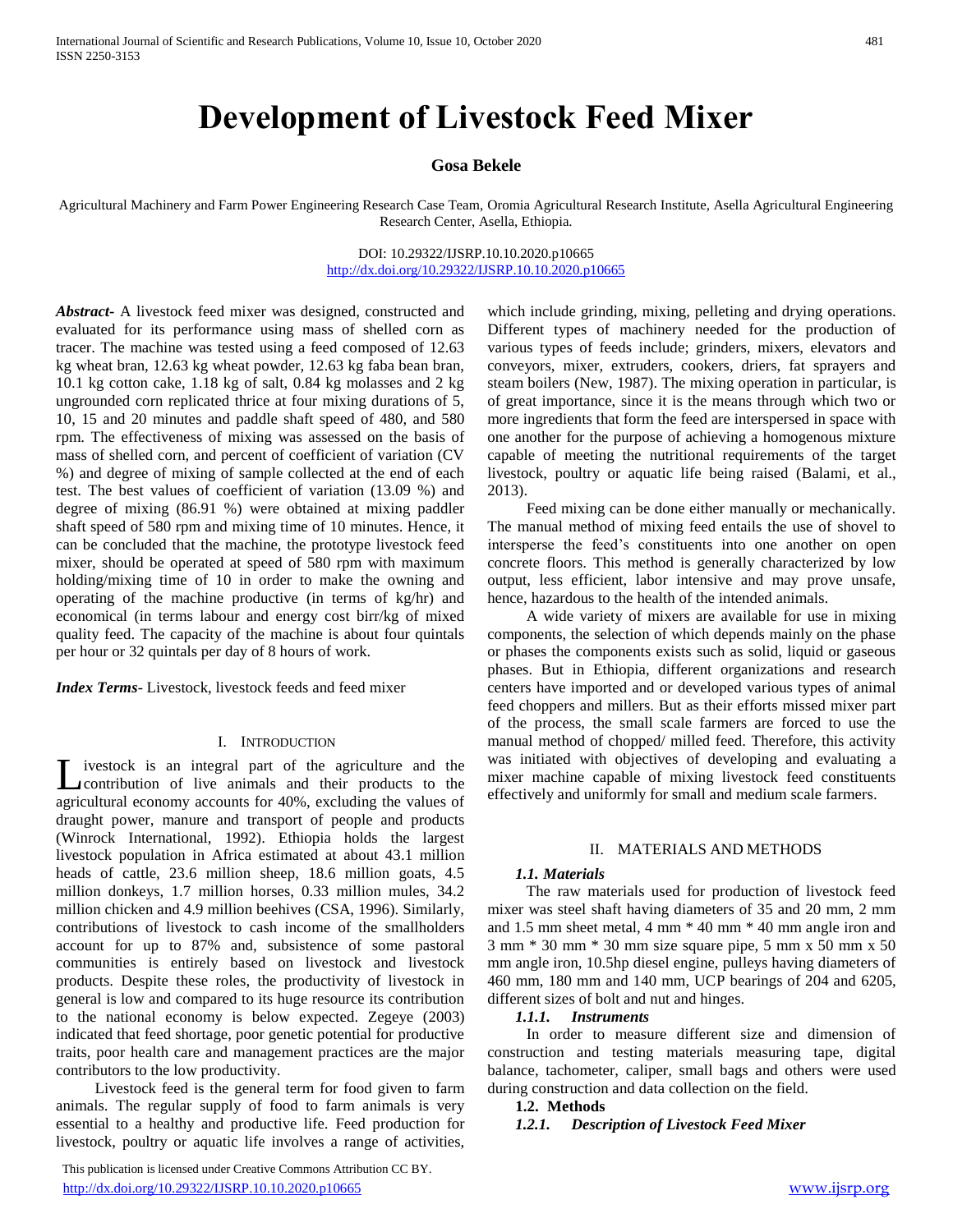A horizontal livestock feed mixer was developed and constructed in AAERC. The mixer consists of the essential component parts like: feeding unit, mixing unit, power driving unit and feed discharging unit. The mixing section has half cylindrical shape in the lower side and rectangular shape on the upper side. The mixing chamber is provided with centrally based horizontal and vertical acting auger and paddles that operate inside a mixing chamber. Feeding unit is attached to the mixing unit on the upper left side while discharging part is attached in the lower right side. All these machine components were connected to each other with bolt and nut and welding on the main frame (Figure 1).



**Figure 1: The developed livestock feed mixer**

# *1.2.2. Working Principle of the Machine*

 Feed ingredients are introduced into the mixer via a feeding unit located at the upper part of the mixing compartment. Material introduction into the mixer is in order of quantity, with the bulkier material among the feed components being introduced into the machine first. The diesel engine used to drive the mixer for mixing livestock feed ingredients is on. The rotating action of the paddles located on the centrally rotating shaft and auger moves the feed ingredients front, back, down, up and sideways. After a thorough mixing was achieved, the discharge chute was opened to allow the flow of mixed feed material out of the mixer.

# **1.2.3. Part Description**

 The developed livestock feed mixer consisted of the following major parts: a mixing chamber, a mixing unit, frame, feeding hopper, feed outlet, engine sit, drive and driven Pulleys, screw (auger) conveyor, bearing, steel shaft, and V-belt.

# *a) Feeding hopper construction*

 Feeding hopper has a trapezoidal shape located at upper end of the prototype mixer. The inclination of the feeding trough from the vertical or horizontal was decided by considering the largest angle of repose of the materials which was  $60^0$ .

# *b) Mixing chamber*

 The mixing chamber has a half cylindrical shape in the lower and rectangular shape on the upper part by rolling and bending. This mixing chamber was made from 2 mm sheet metal which was cut, rolled and welded together with the standing frames.

# *c) Feed chute construction*

 An opening of 150 x 70 mm size, provided at the bottom end of the mixing chamber, is connected to the discharge chute. The chute has a shutter mechanism used for closing and opening the gate in order to facilitate discharge of the material after mixing or maintain the material within the chamber during mixing.

 This publication is licensed under Creative Commons Attribution CC BY. <http://dx.doi.org/10.29322/IJSRP.10.10.2020.p10665> [www.ijsrp.org](http://ijsrp.org/)

# *d) Frame construction*

The frame was constructed from square pipe of 30 x 30 x 3 mm and 5 x 50 x50 mm angle iron considering the rated strength and stability during service. The frame has height of 900 mm, width of 840 mm and length of 1210 mm.

# *e) Mixing unit*

 A horizontal axis screw and paddler were operated inside a mixing chamber to effect the mixing process. As per the recommendation of Balami *et al.* (2013), who designed, manufactured and evaluated an animal feed mixer, a screw with helix of uniform diameter of 145 mm and a pitch of 100 mm was selected and all the necessary design analyses were made on the basis of the dimensions stated above.

# **1.3. Selection of Drive and Transmission** *1.3.1. Selection of pulley diameters*

 The diameters are selected based on the need to reduce the diesel engine speed to the required paddle type horizontal feed mixer shaft. It is given by the following equation

# $D_1 \times N_1 = D_2 \times N_2$

Where:  $D1 =$  Diameter of driving pulley in (mm),  $D2 =$  Diameter of driven pulley in (mm),  $N1 =$  Speed of driving pulley in (rpm), N2 = Speed of driven pulley in (rpm)

# *1.3.2. Selection of the drive*

 V-belt and pulley arrangements were adopted in this work to transmit power from the Diesel engine to the shaft of the paddle type horizontal feed mixing shaft. The main reasons for adopting the v-belt drive is its flexibility, simplicity, and low maintenance costs. Additionally, the v- belt has the ability to absorb shocks there by mitigating the effect of vibratory forces (Khurmi and Gupta, 2005).

# *1.3.3. Determination of belt contact angle*

 The belt contact angle and angles of wrap for smaller and larger pulley is given by the following equation (Khurmi and Gupta, 2005).

$$
\varphi = Sin^{-1}\left(\frac{R-r}{C}\right)
$$

$$
\alpha_1 = 180 - 2Sin^{-1}\left(\frac{R-r}{C}\right)
$$

$$
\alpha_2 = 180 + 2Sin^{-1}\left(\frac{R-r}{C}\right)
$$

Where:  $R =$  radius of driven pulley, mm;  $r =$  radius of driving pulley, mm; $\varphi$  = belt contact angle, deg;  $\alpha_1$  = angle of wrap for the driving pulley, deg; $\alpha_2$  = angle of wrap for the driven pulley,  $\text{deg}$ ;  $C =$  is the center distance between the two center pulleys.

# *1.3.4. Determination of belt length*

The length of belt appropriate to drive the system is calculated using the equation given below by Shigley and Mischike (2001).

$$
L = 2C + \frac{\pi}{2}(D_2 + D_1) + \frac{(D_2 - D_1)^2}{4C}
$$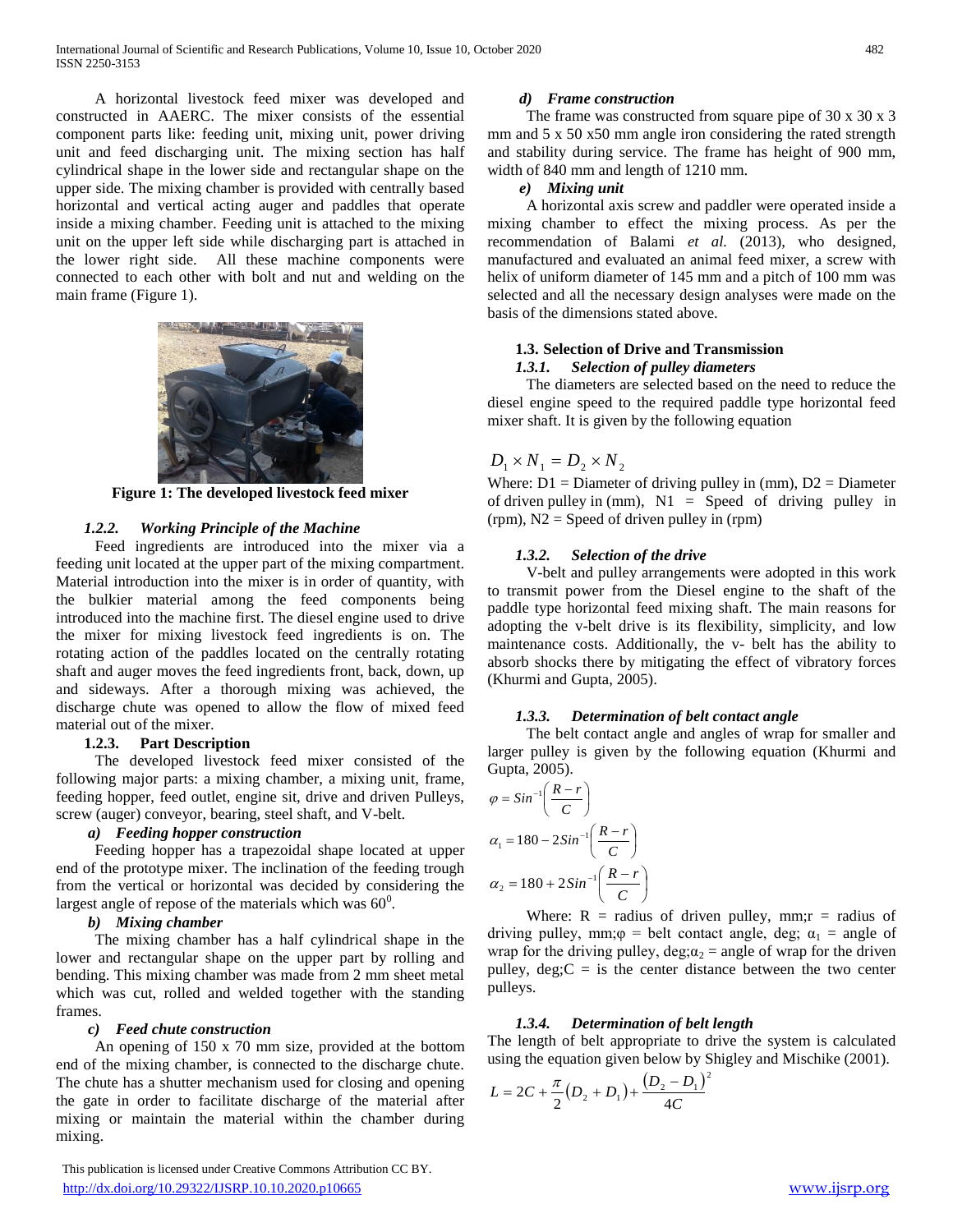Where:  $L = \text{belt length}, m$ ;  $C = \text{center distance between}$ pulleys, m;  $D_2$  = pitch diameter of driven pulley, m;  $D_1$  = Pitch diameter of driver pulley, m.

Speed of the belt was calculated by using the equation as given by Khurmi and Gupta (2005).

$$
v = \frac{\pi D_1 N_1}{60}
$$

### *1.3.5. Bearing selection*

 Bearings selection was made in accordance to American Society of Mechanical Engineers (ASME) standard as given by Hall *et al.* (1988).

### *1.3.6. Determination of belt tensions*

 To determine tensions on the tight and slack sides of the belt the following equations is used (Khurmi and Gupta, 2005).

 $T_1 = T - T_c$ 

$$
T=\sigma_{\max} a
$$

 $T_c = mv^2$ 

Where:  $T_c$  and  $T =$  the centrifugal and maximum tension of a belts (N); T<sub>1</sub> and T<sub>2</sub> = tension in the tight and slack sides (N),  $\sigma$  max= maximum safe normal stress  $(N/mm^2)$ ;  $\alpha$  = is cross sectional area of belt (mm<sup>2</sup>),  $m =$  mass per unit length of belt (kg/m); $v =$  is speed of belt (m/s), Values of  $\sigma_{\text{max}}$ , *a* and *m* are taken from standard tables.

Tensions on the tight and slack sides of the belt will be estimated using the equation given by Khurmi and Gupta, (2005):

$$
\frac{T_1 - T_c}{T_2 - T_c} = e^{\mu \alpha_1 \cos ec \frac{\beta}{2}}
$$

Where:  $\mu$  = coefficient of friction between a belt and a pulley

from design book 0.25,  $\beta$  = groove angle 40<sup>0</sup>,  $\alpha_1$  = angle of wrap on driver pulley

According to Khurmi and Gupta (2005) torsional moment  $(T_r)$ due to belt tensions was determined using the following equation.

$$
T_{r}=(T_{1}-T_{2})\frac{D_{2}}{2}
$$

where:  $T_1$  = tension on tight side of a belt (N),  $T_2$  = tension on slack side of a belt (N),  $D_2 =$  is the diameter of driven pulley (mm).

### *1.3.7. Determination of Screw Shaft Diameter*

 According to American Society of Mechanical Engineers (ASME) code (ASME, 1995) for the design of solid transmission shafts, the maximum permissible working stresses in tension or compression may be taken as112 MPa for shafts without allowance for keyways and 84 MPa for shafts with allowance for keyways. The maximum permissible shear stress may be taken as 56 MPa for shafts without allowance for key ways and 42 MPa for shafts with allowance for keyways. According to maximum shear stress theory, equivalent twisting moment  $(T_e)$  and that of a mixer shaft diameter (*d*) is determined as follow:

 $T_e = \sqrt{(MK_b)^2 + (TK_t)^2}$ 

According to maximum normal stress theory, equivalent bending moment is given as:

$$
M_e = \frac{1}{2} \left( K_b M + \sqrt{(K_b M)^2 + (K_i T)^2} \right)
$$
  

$$
M_e = \frac{\pi \sigma_b d^3}{32 \times fs}
$$

Where: where:  $T_e$  = equivalent twisting moment, Nm;  $M =$  maximum bending moment, Nm;  $M_e =$  equivalent bending moment, Nm; $\sigma_b$ = maximum allowable normal stress, 84 MPa;  $T =$  twisting moment, Nm;= maximum allowable shear stress, 42 MPa; fs = factor of safety assume 2,  $d =$  diameter of mixer shaft, m.For rotating shafts, with load suddenly applied and minor shock, combined shock and fatigue factor were applied to bending and torsional moment as recommended; the values used were  $K_b = 1.20$  to 2.00, and  $K_f = 1.00$  to 1.50, (Khurmi and Gupta (2005). Therefore, the values of  $K_b = 1.20$ and  $K_t = 1.00$  were used in this work.

### **1.4. Performance Test**

 Performance testing of the mixer was targeted at evaluating its ability to mix feed components, duration of mixing and rate of discharge. At the onset of the test, 37.89 kg of wheat bran, 37.89 kg of wheat flour,37.89 kg of faba bean bran, 30.30 kg of cotton cake, 3.54 kg of salt, 2.52 kg of molasses and 6.00 kg of ungrounded maize as tracer were divided into three equal measures of 12.63 kg of wheat bran, 12.63 kg of wheat flour, 12.63 kg of faba bean bran, 10.10 kg of cotton cake, 1.18 kg of salt, 0.84 kg of molasses and 2.00 kg of ungrounded maize, and the mixer's performance test was conducted and replicated thrice according to the standard test procedure for farm batch feed mixers developed by ASAE, (R2006) and Ibrahim and Fasasi (2004). Four mixing durations of 5 min, 10 min, 15 min and 20 min and two mixing speed 480 rpm and 580 rpm where considered in the cause of conducting the tests. At the end of each test run, ten samples of 1 kg were drawn from the mixed components and the coefficient of variation among mixed samples and mixing levels, were computed using the expressions below as given by Ibrahim and Fasasi (2004):

$$
CV = \frac{SD}{y} \times 100
$$
  

$$
y = \frac{\sum y_i}{n}
$$
  

$$
SD = \sqrt{\sum (y - \bar{y})^2}
$$
  

$$
SD = \sqrt{\sum (y - \bar{y})^2}
$$

 $DM = 100 - %CV$ 

Where:  $CV = percent coefficient of variation, DM = percent$ degree of mixing, SD = standard deviation, = mean,  $\Sigma$  = sum,  $y_i$ = individual *y*sample analysis results,  $n =$  total number of samples

### **1.5. Experimental Design and Statistical Analysis**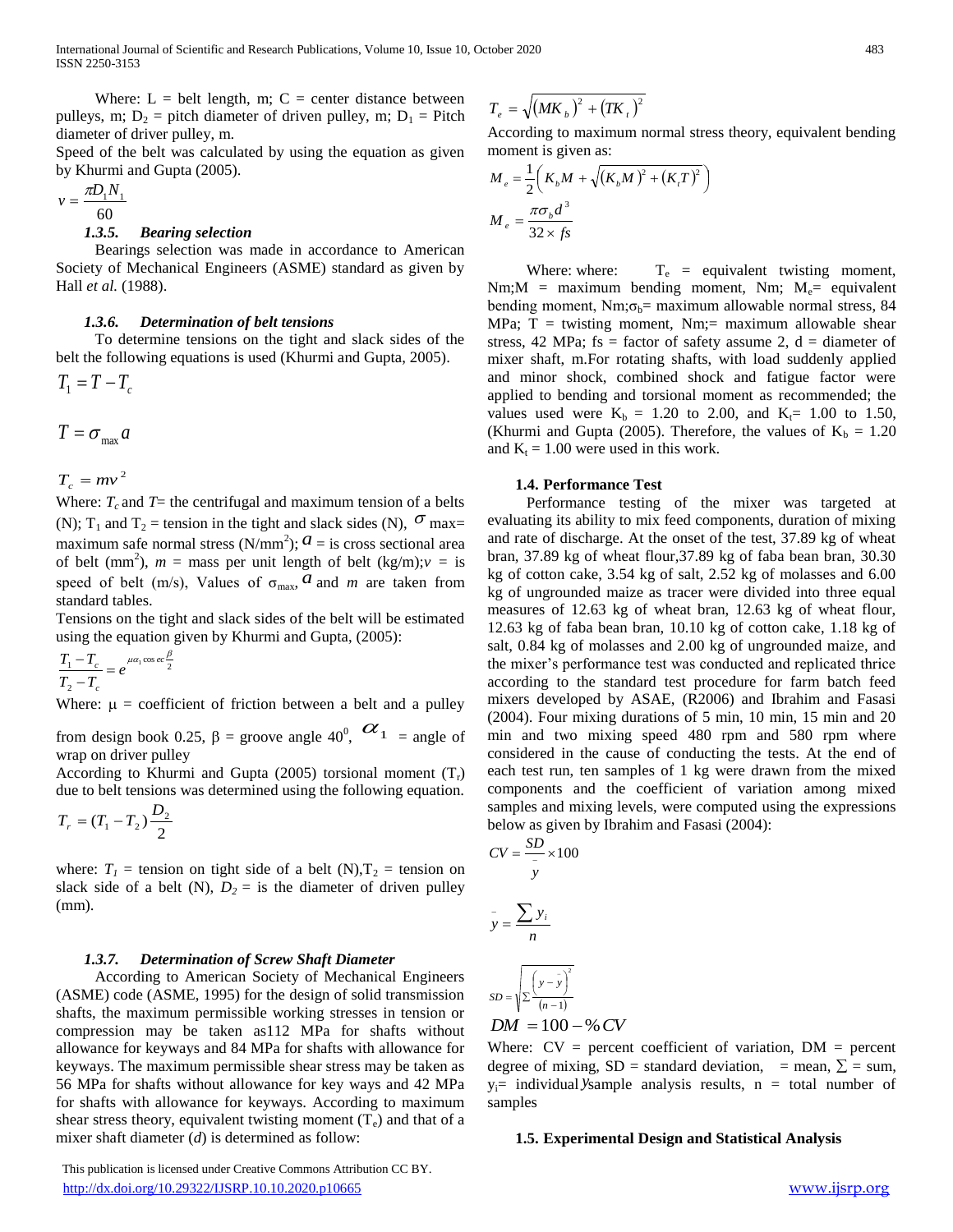The experimental design is randomized complete design with three replications. Treatments consisted of factorial combinations of two mixing speeds (480 and 580 rpm) and four mixing times (5, 10, 15 and 20 min). Data was subjected to analysis of variance following a procedure appropriate to the design. Analysis was done using GenStat 15<sup>th</sup>edition software. The treatment means that were different at 5% level of significance was separated by using LSD.

# III. RESULTS AND DISCUSSION

 The necessary design parameters needed for the development of a horizontal livestock feed mixer were considered in depth. Proper shaft, paddler and auger design analysis was carried out on the machine to avoid failure on both paddler shaft and auger shaft. A prototype of the livestock feed mixer was manufactured using materials available on market, with the AAERC's workshop technicians. Its performance tests were carried out at four mixing times and two mixing speeds (paddler shaft speeds, rpm) to evaluate the mixing performance of the prototype feed mixer.

| No.             | <b>Technical characteristics</b>                                                         | <b>Determined</b><br>and<br>selected values |  |  |
|-----------------|------------------------------------------------------------------------------------------|---------------------------------------------|--|--|
| $\mathbf{1}$    | $D_2$ = Diameter of pulley for the<br>mixing paddler                                     | 460 mm                                      |  |  |
| $\overline{2}$  | $C_1$ = center distance between larger<br>pulley                                         | 869 mm                                      |  |  |
| 3               | $L_1$ = length of larger belt                                                            | 2710 mm                                     |  |  |
| $\overline{4}$  | $v=$ Speed of the belt m/s                                                               | $13.96 \text{ m/s}$                         |  |  |
| $\overline{5}$  | $T_1$ = tension of belts on the tight side<br>of larger pulley                           | 298.10 <sub>N</sub>                         |  |  |
| 6               | $T_2$ tension of belts on the slag side<br>of larger pulley                              | 165.18 N                                    |  |  |
| $\overline{7}$  | $T_{12}$ tension of belts on the tight<br>side of smaller pulley                         | 166.88 N                                    |  |  |
| 8               | $T_{22}$ tension of belts on the tight<br>side of smaller pulley                         | 88.80 N                                     |  |  |
| 9               | $T_c$ and $T_c$ the centrifugal<br>and<br>maximum tension of a belts on<br>larger pulley | 42.10<br>N<br>and<br>340.20 N               |  |  |
| 10              | $T_c$ and $T_c$ the centrifugal and<br>maximum tension of a belts on<br>smaller pulley   | 3.22 N and 170.10<br>N                      |  |  |
| $\overline{11}$ | $W_{lp}$ = weight of larger paddler shaft<br>pulley                                      | 103.01 N                                    |  |  |
| 12              | $W_{sp}$ = weight of smaller paddler<br>shaft pulley                                     | 23.54 N                                     |  |  |
| 13              | $\rho$ = density of feed                                                                 | $621.38 \text{ kg/m}^3$                     |  |  |
| 14              | $W_p$ = weight of paddles found on<br>shaft                                              | 62.59 N                                     |  |  |
| 15              | $R_{VAy}$ = Vertical reaction force at<br>bearing close to pulleys                       | 1467.67 N                                   |  |  |
| 16              | $R_{VBy}$ = Vertical reaction force at<br>bearing far from pulleys                       | 117.07 N                                    |  |  |
| 17              | $R_{HAx}$ = Horizontal reaction force at                                                 | 84.10 N                                     |  |  |

bearing close to pulleys  $18$  R<sub>HBx</sub> = Horizontal reaction force at bearing far from pulleys 7.47 N  $19$  BM<sub>VCmax</sub> = Vertical maximum bending at the center of mixing hopper say C 117.71 Nm  $20$  | BM $_{\text{HCmax}}$  = Horizontal maximum bending at the center of mixing hopper say C 9.32 Nm 21  $T_r$ = torsional moment due to belt tensions 59.91 Nm  $22 \mid M =$  total bending moment 118.08 Nm 23  $T_e$  = equivalent twisting moment 153.43 Nm 24 |  $M_e$  = equivalent bending moment | 147.56 Nm  $25 \mid d =$  Paddler shaft diameter 35 mm

 Table 2 gives the average weight of ungrounded corn recovered from each of the 10 samples drawn from the mass of mixed components after a mixing period of 5, 10, 15, and 20 min in respect of the three replicated tests at paddler shaft speed of 480 rpm.

| Table 2. Prototype livestock feed mixer performance at      |
|-------------------------------------------------------------|
| paddler shaft speed of 480 rpm and mixing time of 5, 10, 15 |
| and 20 minutes                                              |

| <b>Mixing</b><br>time<br>(Minute) | of<br>weight<br><b>Mean</b><br>ungrounded Corn/<br>Tracer $(Kg)$ | <b>Mean</b><br>Coefficient<br>of<br>Variation (CV<br>$\frac{6}{2}$ | Degree of<br><b>Mixing</b><br>$(DM\% )$ |
|-----------------------------------|------------------------------------------------------------------|--------------------------------------------------------------------|-----------------------------------------|
|                                   | 0.0214                                                           | 36.85                                                              | 63.15                                   |
| 10                                | 0.0207                                                           | 20.75                                                              | 79.25                                   |
| 15                                | 0.0226                                                           | 19.20                                                              | 80.80                                   |
| 20                                | 0.021                                                            | 15.91                                                              | 84.09                                   |

 The average weights of ungrounded corn recovered from the three replicates are 0.0214 kg, 0.0207 kg, 0.0226 kg and 0.0210 kg with corresponding coefficient of variability (CV) of 36.85 %, 20.75 %, 19.20 % and 15.91 %, during mixing times of 5, 10, 15 and 20 minutes respectively. From Table 2, it can be noted that at the mixing time of 20 minutes, the percentage coefficient variation and degree of mixing values were15.91 and 84.09 % respectively. The values indicate that as the time of holding increases the percentage of coefficient variation decreases while percentage degree of mixing increases.

 Table 3 gives values of performance indicators such as percentage mean mass of ungrounded corn, coefficient of variation, and degree of mixing at the mixing paddler shaft speed of 580 rpm and different mixing time in minutes.

**Table 3. Prototype livestock feed mixer performance at paddler shaft speed of 580 rpm and mixing time of 5, 10, 15 and 20 minutes.**

| ion force at $117.07$ N        |               |                                            |  |           |  |
|--------------------------------|---------------|--------------------------------------------|--|-----------|--|
|                                | <b>Mixing</b> | Mean weight of Mean                        |  | Degree of |  |
| ction force at $\vert$ 84.10 N | time          | ungrounded Corn/   Coefficient of   Mixing |  |           |  |
|                                |               |                                            |  |           |  |

 This publication is licensed under Creative Commons Attribution CC BY. <http://dx.doi.org/10.29322/IJSRP.10.10.2020.p10665> [www.ijsrp.org](http://ijsrp.org/)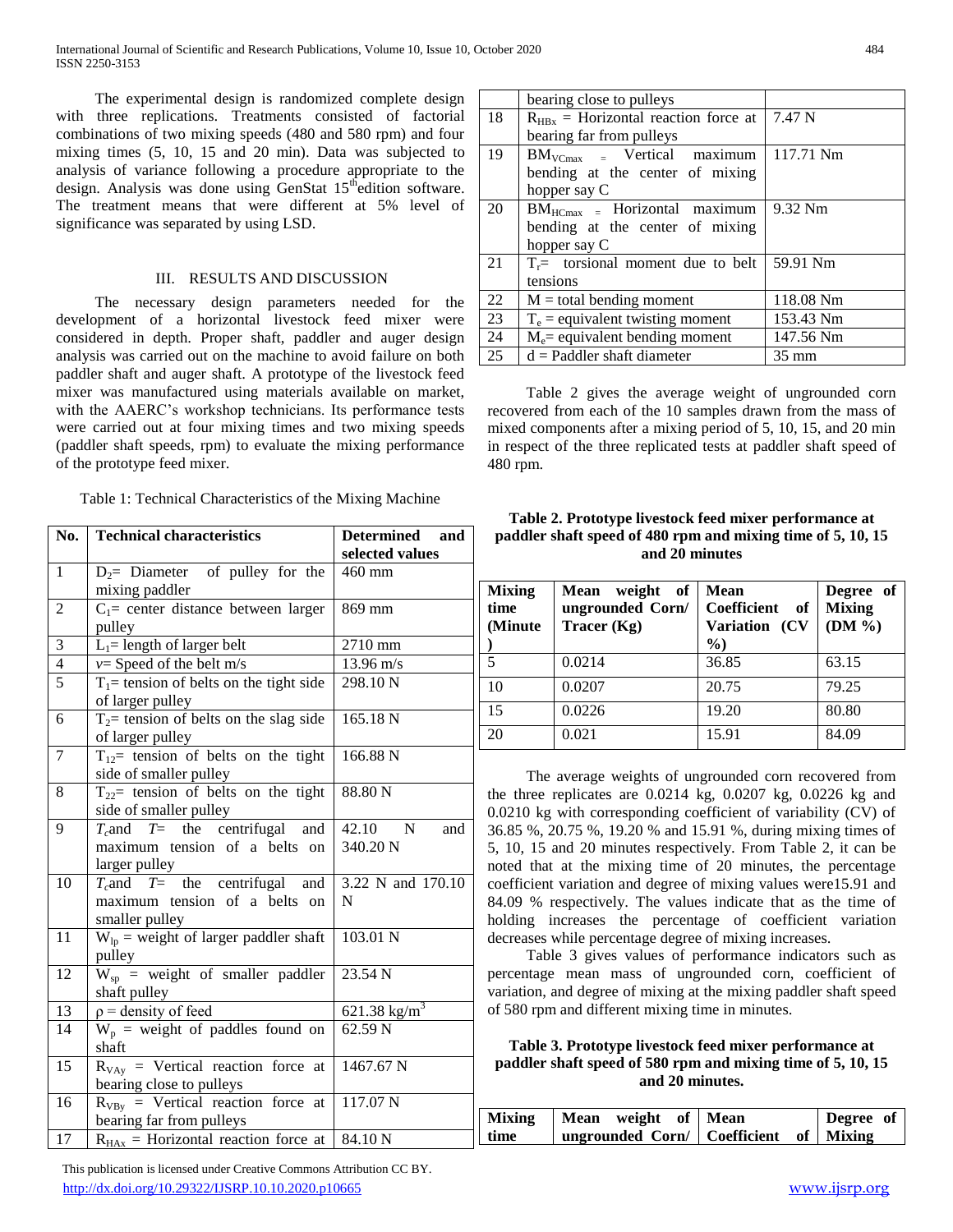| (Minute) | Tracer $(Kg)$ | Variation (CV<br>$\%$ | $(DM\% )$ |
|----------|---------------|-----------------------|-----------|
|          | 0.0144        | 42.42                 | 57.58     |
| 10       | 0.0184        | 13.09                 | 86.91     |
| 15       | 0.0177        | 26.12                 | 73.88     |
| 20       | 0.0194        | 26.76                 | 73.24     |

 The mean weight of ungrounded corn, and percentage coefficient of variation and degree of mixing of the prototype machine at mixing paddler speed 580 rpm and mixing time of 5, 10, 15, and 20 minutes were found to be 0.0144, 42.42 and 57.58, 0.0184, 13.09, and 86.91, 0.0177, 26.12 and 73.88 and 0.0194, 26.76 and 89.73.24, respectively. From Table 3, it can be seen that, at the mixing paddler shaft speed of 580 rpm, mixing time of 10 minute resulted in percentage coefficient variation of 13.09 %. The value of coefficient variations obtained at mixing times 10 minute is within upper boundary of rating as indicated by Herrman and Behnke (1994) (values of percentage coefficient of variations  $\langle 10, 10 - 15, 15 - 20 \rangle$  and  $> 20$  are rated excellent, good, fair and poor, respectively, in terms of uniformity/thoroughness of mixing). Hence, the mixing uniformity was superior at the combination of 580 rpm and 10 minutes of mixing time.



 Figure 2.Effect of n sampling time and rpm on the coefficient of variation for the mixer using weight of ungrounded corn as the tracer (based on Tables 1 and2)

 From the above figure we observe that as the time of mixing and speed of the paddler increases percent coefficient of variation decreases and percent degree of mixing increases up to some extent and then vice versa.



 Figure 3.Effect of n sampling time and rpm on the degree of mixing for the mixer using weight of ungrounded corn as the tracer (based on Tables 2 and 3)

 From figure 3 we observe that as the time of mixing and speed of the paddler increasing mean percent of mixing increases up to the optimum value attained. When the speed of paddler shaft is 480 rpm and duration of mixing time increases degree of mixing increases to some optimum level but it is not economical in terms of cost.

Results of the analysis of variance (ANOVA) presented in Table 4 revealed that the mixing paddler shaft speed and the interaction with mixing time had no significant effect while mixing time had significant effect ( $p = 0.05$ ) on coefficient of variation. Table 4shows the effect of mixing paddler shaft speed, mixing time and the combined effect of screw shaft speed with mixing/holding time on mean percent of coefficient of variation (CV %).

**Table 3. Paddler shaft speed, mixing time and their interaction on means of % CV**

| <b>Paramete</b><br>r |     | Paddler shaft<br>speed $(R)$ , rpm |                                | CV <sub>0</sub>     |                       | <b>LSD</b><br>5% | SE(M) |
|----------------------|-----|------------------------------------|--------------------------------|---------------------|-----------------------|------------------|-------|
|                      | 480 |                                    |                                | $22.\overline{8^a}$ |                       |                  |       |
|                      | 580 |                                    |                                | $27.2^{\rm a}$      |                       | 12.1             | 4.01  |
|                      |     |                                    |                                |                     |                       | 6                |       |
|                      |     | Mixing time, min                   |                                |                     |                       |                  |       |
|                      | 5   |                                    |                                | 39.7a               |                       |                  |       |
|                      | 10  |                                    |                                | $16.9^{b}$          |                       | 17.1             | 5.67  |
|                      | 15  |                                    |                                | $22.8^{ab}$         |                       | 9                |       |
|                      | 20  |                                    |                                | $20.7^{b}$          |                       |                  |       |
|                      |     | Interaction R * T                  |                                |                     |                       |                  |       |
|                      |     | 5                                  | 10                             | 15                  | 20                    |                  |       |
|                      |     | min                                | min                            | min                 | min                   | 24.3             | 8.02  |
|                      | 48  | 36.7 <sup>a</sup>                  | $20.7^{\rm a}$                 | $19.3^{\text{a}}$   | $14.7^{b}$            | 1                |       |
|                      | 0   | h                                  | $\mathbf b$                    | b                   |                       |                  |       |
|                      | rp  |                                    |                                |                     |                       |                  |       |
|                      | m   |                                    |                                |                     |                       |                  |       |
|                      | 58  | $42.7^{\circ}$                     | $13.\overline{1}^{\mathrm{b}}$ | $26.3^{\circ}$      | $26.7^{\overline{a}}$ |                  |       |
|                      | 0   |                                    |                                | b                   | b                     |                  |       |
|                      | rp  |                                    |                                |                     |                       |                  |       |
|                      | m   |                                    |                                |                     |                       |                  |       |

*Means with similar letters indicated that there is no significant difference between them at 5% of significance level.* 

### **1.6. Conclusion and Recommendation** *1.6.1. Conclusion*

 The livestock feed mixing machine was successfully designed, developed and tested. A mixing performance of up to 86.91% was attained in 10 minutes of operation and emptying of mixed materials from the mixer was accomplished in 5 minutes with the mixer at full capacity with small amount of feed left. The average value of coefficient of variation for the three replicates was 13.09 %. The salient implication of the result of this study is that the mixing machine developed from available materials on the market is effective, simple and easy to maintain. The mixer can mix about four quintals per hour.

# *1.6.2. Recommendation*

 In order to use this machine the user must consider the following recommendations. One of the recommendation is that, all the ingredients used for livestock feed preparation must be chopped and milled based on the size of their recommendation.